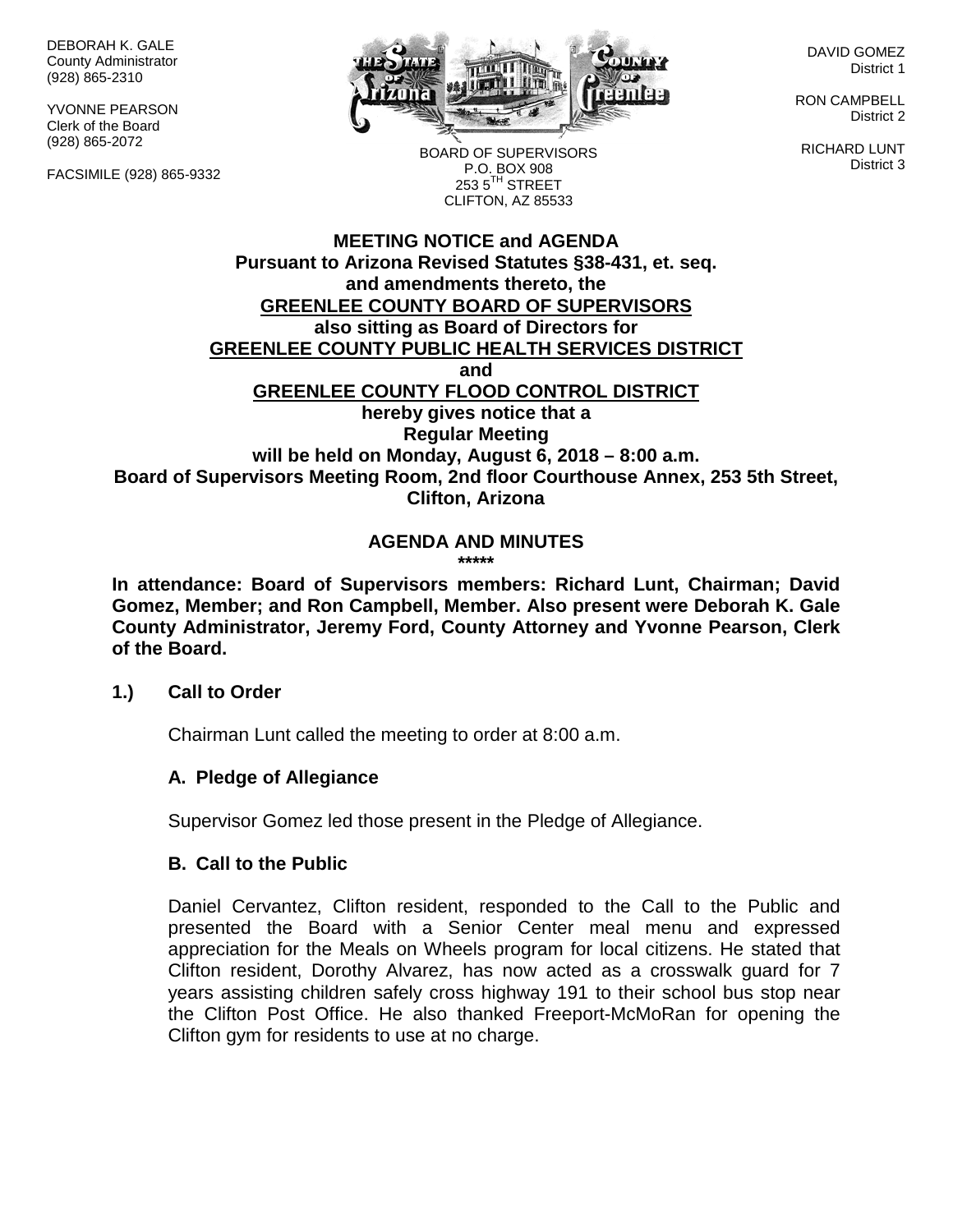Akos Kovach, Economic Development Coordinator, responded to the Call to the Public and presented the Board with the newest edition of the Greenlee Clarion. He stated that it is the biggest issue ever.

## **C. Presentation to Cheryl Wiltbank in recognition of her retirement and 18 years of service to Greenlee County**

Chairman Lunt presented Berta Manuz, County Recorder, a plaque on behalf of Cherly Wiltbank, former Chief Deputy Recorder, recognizing Ms. Wiltbank for her 18 years of service to the citizens of Greenlee County. The Board expressed their appreciation for her hard work and dedication. Ms. Wiltbank has retired from her position with Greenlee County. Ms. Manuz expressed her sincere appreciation having Ms. Wiltbank work beside her as her Chief Deputy and stated that Cheryl was not only an employee but a great friend and she will be greatly missed.

2.) **PUBLIC HEALTH SERVICES DISTRICT – the Board of Supervisors will convene as the Board of Directors of the Greenlee County Public Health Services District and will reconvene as the Board of Supervisors following consideration of these items:**

## **A. Consent Agenda**

- **1. Clerk of the Board: Consideration of approval of Public Health Services District expense warrants in excess of \$1,000.00**
- **2. Health & County Services Director: Consideration of approval of Amendment #6 of the Intergovernmental Agreement with the Arizona Department of Health Services for WIC, BFPC and FMNP Services to update the Terms and Conditions Provision relating to the decrease in funding for WIC Services for Fiscal Year 2019**

Upon motion by Supervisor Campbell, seconded by Supervisor Gomez, and carried unanimously, the Board approved the Public Health Services District Consent Agenda as presented.

## **3.) Craig Sullivan, Executive Director, County Supervisors Association A. Annual County Outreach and Update**

Mr. Sullivan reviewed the goals and many services that the County Supervisors Association (CSA) provides to counties. He reviewed the issues and bills passed by the legislature at the last session and the impacts to counties. The Board expressed their appreciation to Mr. Sullivan and his staff for the work they do to ensure that county voices are heard at the legislature. Ms. Gale stated that she appreciates the assistance that is available from CSA staff.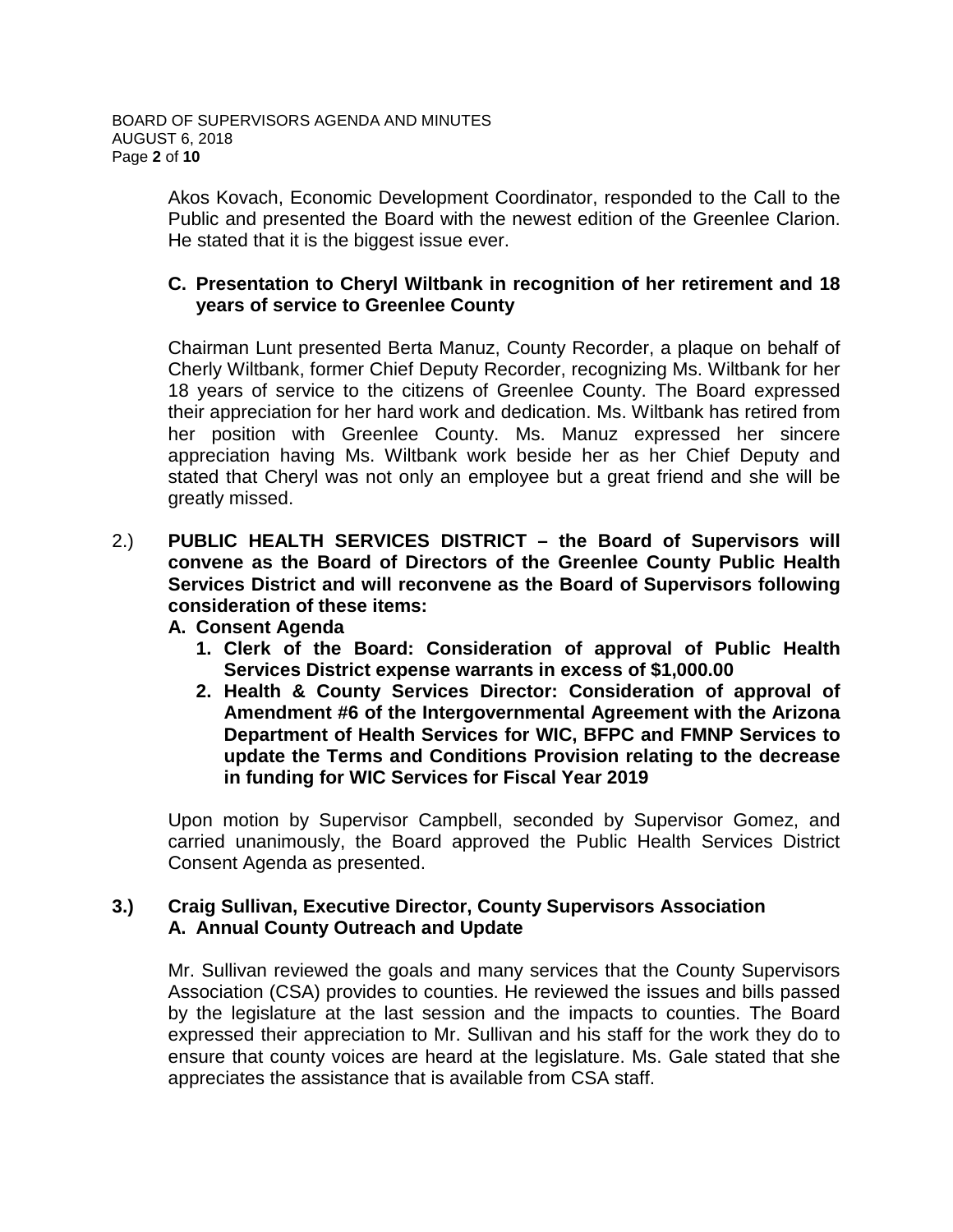# **4.) Greenlee County Fiscal Year 2018/2019 Final Budget A. Presentation of the Fiscal Year 2018/2019 Final Budget**

Ms. Gale reviewed the proposed budget as follows:

- The general fund proposed budget in the amount of \$13,999,314 reflects a 2.7% increase in pension contributions, 1% increase in employee healthcare, 1% increase in out-of-county college tuition, 2.6% in employee salary increases and other increases including utilities plus the addition of the South Annex.
- The total budget of \$24,887,239 reflects and overall decrease of 2.34% which is attributed to the completion of the South Annex. She thanked Philip Ronnerud, County Engineer, Tony Hines, Public Works Facilities Manager, David Manuz, Public Works Roads Manager, and the Board for their vision and dedication seeing this project completed.
- The proposed total combined county tax rate of \$1.2026 reflects an increase of \$0.0585
- The primary assessed value of \$438,419,323 reflects a \$2,707,442 decrease base on February 10<sup>th</sup> values
- The tax levy increase by \$18,473 to \$3,080,334
- The primary property tax rate increased from \$0.6941 to \$0.7026
- The Public Health Services District tax levy in the amount of \$1,096,048 reflects a tax rate increase of \$0.05 to \$0.25 which is the maximum allowable rate.
- The Flood Control District tax levy of \$121,805 reflects a \$0.25 tax rate.
- Expenditures reflect a 2.5% salary adjustment for all positions (excluding elected officials) effective the first pay period in September. Employees must be employed on July 1, 2018 to receive the adjustment.

# **B. Public Hearing pursuant to Arizona Revised Statutes §42-17104 – Fiscal Year 2018/2019 Budget and Arizona Revised Statutes §48-254 - Truth in Taxation Hearing**

Upon motion by Supervisor Campbell, seconded by Supervisor Gomez, and carried unanimously, the Board convened into Public Hearing pursuant to Arizona Revised Statutes §42-17104 – Fiscal Year 2018/2019 Budget and Arizona Revised Statutes §48-254 - Truth in Taxation Hearing.

Daniel Cervantez, Clifton resident, commented that he indirectly pays property taxes through his rent, and that he supports the proposed county budget.

There were no other comments made for or against the proposed budget.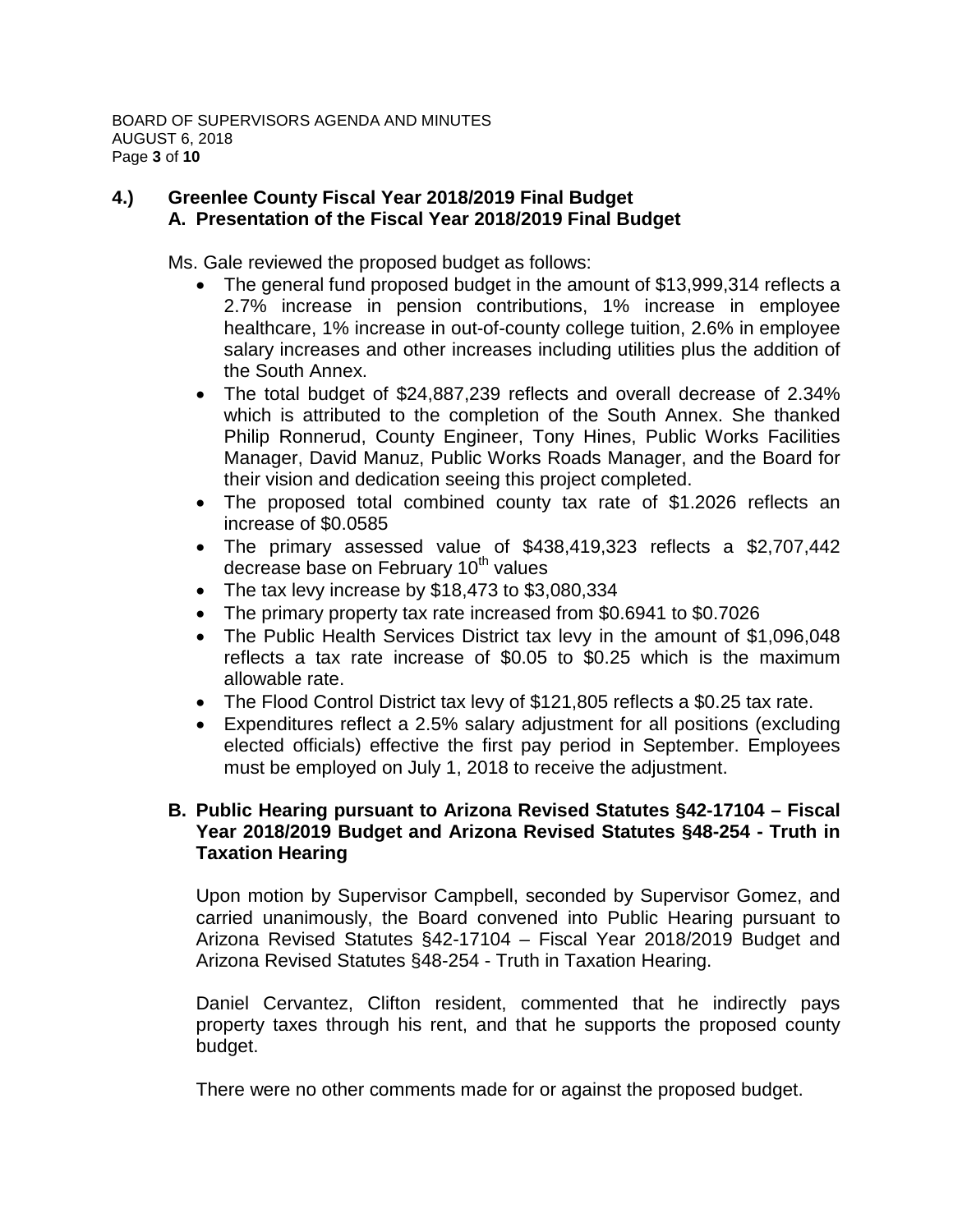The Board reconvened into regular session.

- **C. Adoption of Fiscal Year 2018/2019 Final Budget – pursuant to Arizona Revised Statutes §42-17105 the Board of Supervisors will convene into Special Meeting to determine and adopt the proposed budget**
	- Supervisor Gomez made a motion to set the Fiscal Year 2018/2019 Flood Control District tax rate at \$0.2500 per \$100 of assessed value. Supervisor Campbell seconded the motion and the motion passed unanimously.
	- Supervisor Gomez made a motion to set the Fiscal Year 2018/2019 Public Health Services District tax rate at \$0.25 per \$100 of assessed value. Supervisor Campbell seconded the motion. The motion passed unanimously with all members voting aye by roll call of the Clerk of the Board.
	- Supervisor Gomez made a motion to set the Fiscal Year 2018/2019 Primary Property tax rate at \$0.7026 per \$100 of assessed value. Supervisor Campbell seconded the motion and the motion passed unanimously.
	- Supervisor Gomez made a motion to adopt the Fiscal Year 2018/2019 Greenlee County budget as follows:

General Fund budget in the amount of \$13,999,314 and the Total Budget in the amount of \$24,887,239. This includes the Flood Control Budget in the amount of \$300,000 and the Public Health Services District Budget in the amount of \$2,323,023. This also includes the Resolution for the adoption of the Final Budget, adoption of the Capital Improvement Plan, the Fund Balance Policy and the Public Safety Personnel Retirement System Pension Funding Policy.

Supervisor Campbell seconded the motion and the motion passed unanimously.

# **RESOLUTION FOR THE ADOPTION OF THE FINAL BUDGET FISCAL YEAR 2018-2019**

WHEREAS, in accordance with the provisions of Title 42 Chapter 17, Articles 1-5, Arizona Revised Statutes (A.R.S.), the Board of Supervisors did on July 3, 2018, make an estimate of the different amounts required to meet the public expenditures for the ensuing year, also an estimate of revenues from sources other than direct taxation, and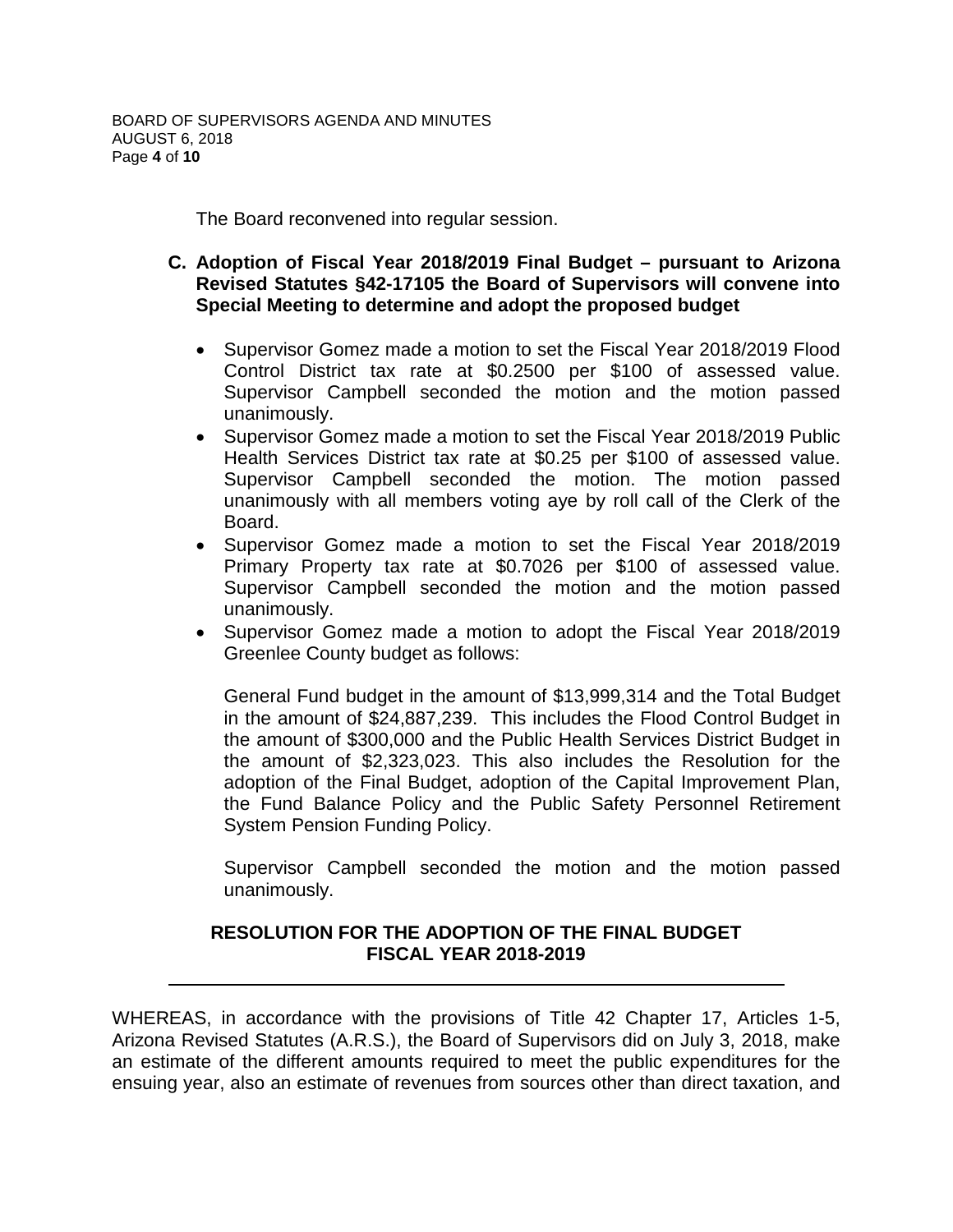BOARD OF SUPERVISORS AGENDA AND MINUTES AUGUST 6, 2018 Page **5** of **10**

the amount to be raised by taxation upon real and personal property of Greenlee County, and

WHEREAS, in accordance with said chapter of said title, and following due public notice, the Board met on August 6, 2018, at which meeting any taxpayer was privileged to appear and be heard in favor of or against any of the proposed expenditures or tax levies, and

WHEREAS, it appears that publication has been duly made as required by law, of said estimates together with a notice that the Board would meet on August 20, 2018, at the Office of the Board for the purpose of hearing taxpayers and making tax levies as set forth in said estimates, and

WHEREAS, it appears that the sums to be raised by taxation, as specified therein, do not in the aggregate amount exceed that amount as computed in A.R.S. §42-17051(A);

NOW, THEREFORE, BE IT RESOLVED, that the said estimates of revenue and expenditures/expenses shown on the accompanying schedules as now increased, reduced or changed, are hereby adopted as the final budget of Greenlee County for the Fiscal Year 2018-2019.

PASSED AND ADOPTED BY THE GREENLEE COUNTY BOARD OF SUPERVISORS, THIS 6TH DAY OF AUGUST, 2018.

APPROVED: /s/ Richard Lunt, Chairman

ATTEST: /s/ Yvonne Pearson, Clerk of the Board

**5.) Public Hearing – Planning and Zoning request of Norris/Stacy and William B. Stacy to change the zoning district of Assessor Parcel number 300-54- 002 et.al. from RU36 to TR18 subject to site plan approval and a record of survey located in York Valley on the west side of 395297 State Route 75 across from the northerly end of Frontage Road**

Upon motion by Supervisor Campbell, seconded by Supervisor Gomez, and carried unanimously, the Board convened into Public Hearing.

Philip Ronnerud, County Planning Director, explained the zoning change is needed so that a manufactured home can be placed on the parcel. The Planning and Zoning Commission has sent a positive recommendation to the Board of Supervisors subject to an approved site plan and record of survey.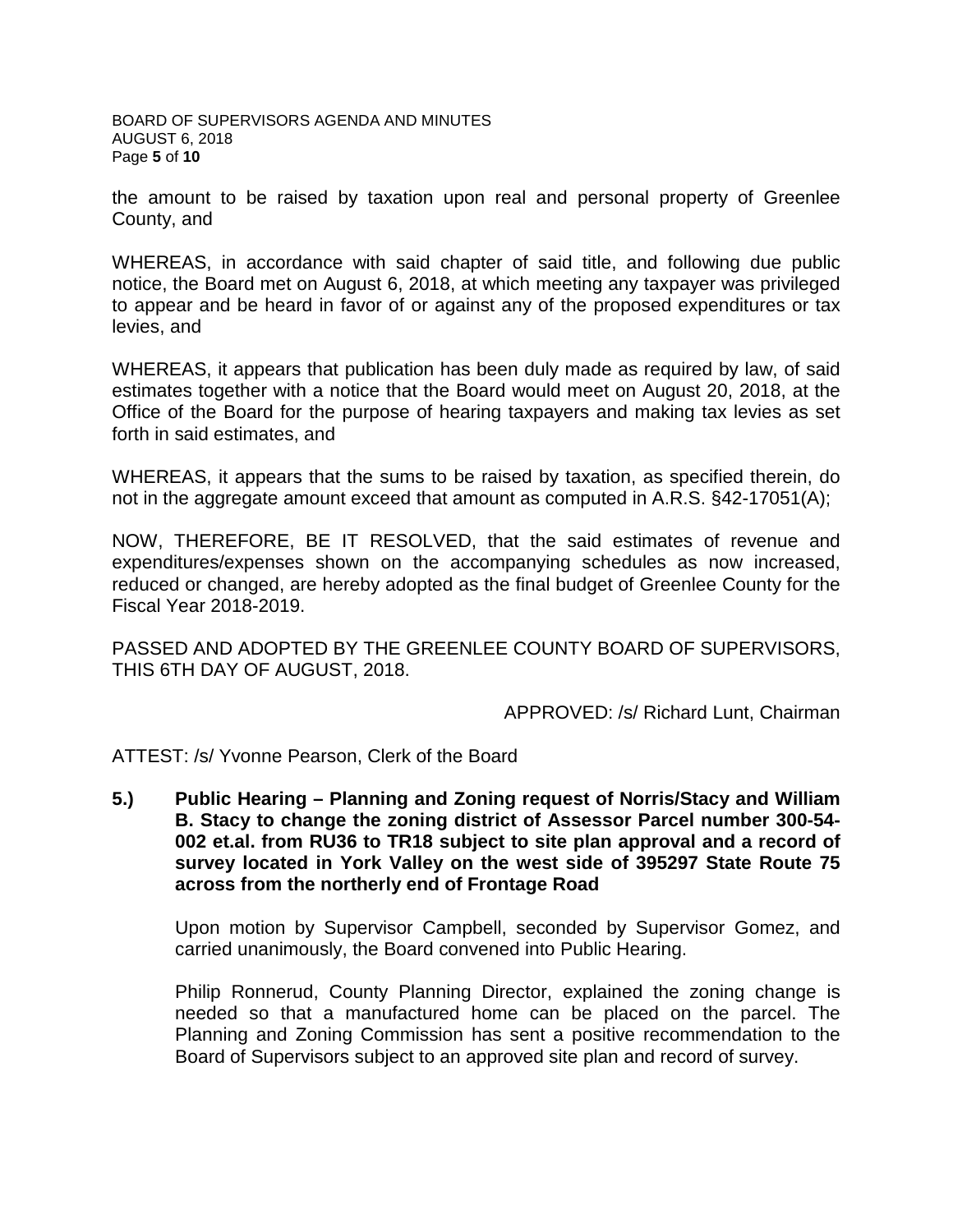No comments were received for or against the request.

The Board reconvened into regular session.

**6.) Discussion/Action regarding the Planning and Zoning request of Norris/Stacy and William B. Stacy to change the zoning district of Assessor Parcel number 300-54-002 et.al. from RU36 to TR18 subject to site plan approval and a record of survey located in York Valley on the west side of 395297 State Route 75 across from the northerly end of Frontage Road**

Upon motion by Supervisor Campbell, seconded by Supervisor Gomez, and carried unanimously, the Board approved the Planning and Zoning request of Norris/Stacy and William B. Stacy to change the zoning district of Assessor Parcel number 300-54-002 et.al. from RU36 to TR18 subject to site plan approval and a record of survey located in York Valley on the west side of 395297 State Route 75 across from the northerly end of Frontage Road upon recording of survey with the County Recorder.

# **7.) Tom Powers, Greenlee County Search & Rescue**

## **A. Discussion/Action regarding the donation of ATV, UTV and water trailer to Greenlee County for use by the Sheriff's Department**

Mr. Powers explained the that Greenlee County Search & Rescue applied for and received funding through a United Way grant to purchase an ATV, a UTV and a water trailer which they wish to donate to Greenlee County. Upon motion by Supervisor Campbell, seconded by Supervisor Gomez, and carried unanimously, the Board approved and accepted the donated items as presented.

## **B. Discussion/Action regarding a location for the placement of a Search & Rescue Building at the Greenlee County Airport facility**

Mr. Powers explained that Greenlee County Search & Rescue received additional United Way grant funding in the amount of \$75,000 for a building to house the Search & Rescue equipment. A location for placement of the building has been determined by Public Works Manager for facilities, Tony Hines, at the Airport. The building will be 40 X 60 with an exterior entry to the restrooms that could be used for other functions. Ms. Gale stated that the County Attorney will need to be involved to draft documents pertaining to the building being turned over to the County. Upon motion by Supervisor Gomez, seconded by Supervisor Campbell, and carried unanimously, the Board approved the request as presented upon review and approval of the County Attorney for legalities.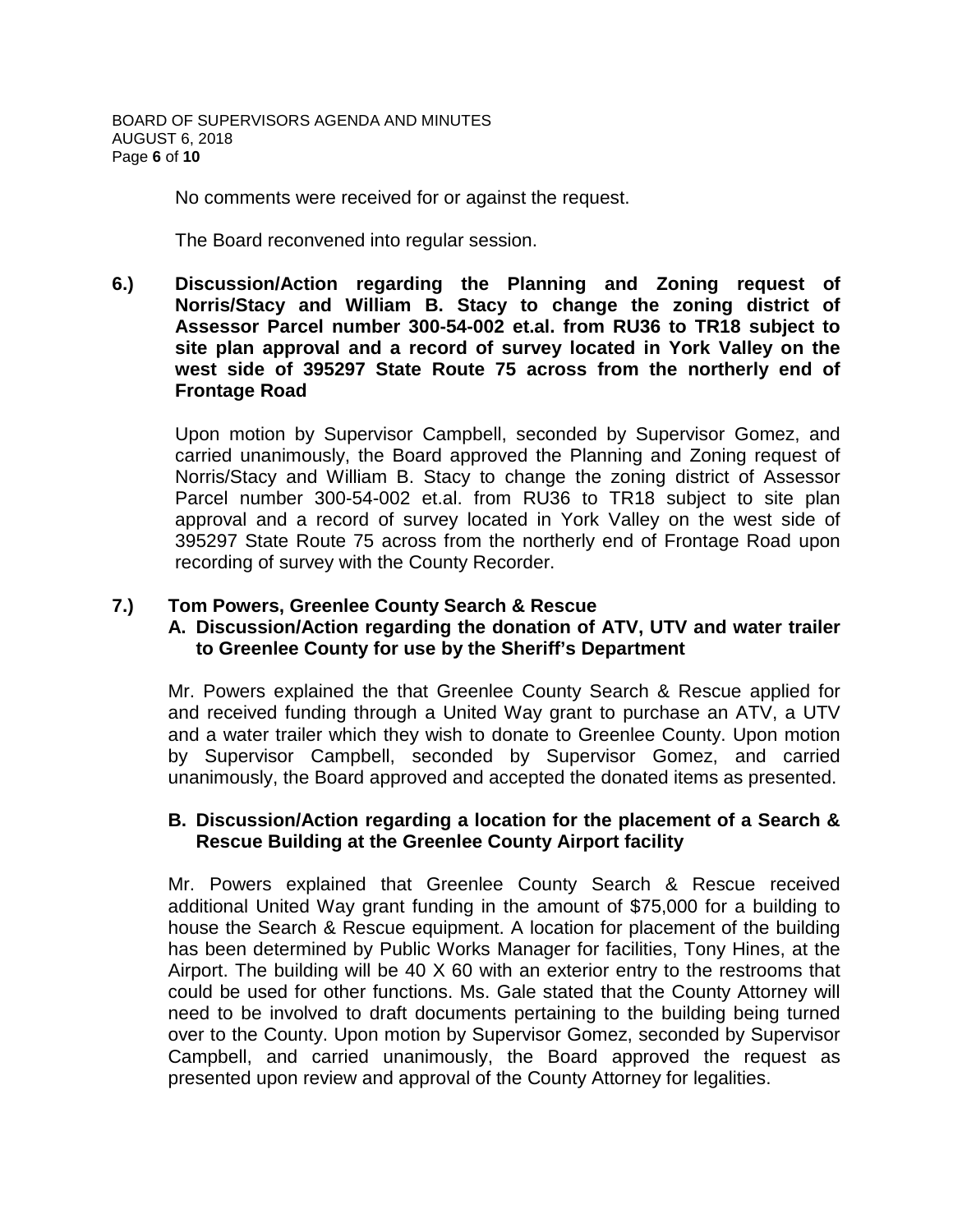#### **8.) Tony Hines, Public Works Manager – Facilities/Fleet**

# **A. Discussion/Action regarding the purchase of a Caterpillar 2018 140M3 Motor Grader for the Road Department in the amount of \$207,826.95 to be paid with budgeted Road Funds**

Mr. Hines explained that the Board previously approved the purchase of a 2017 Caterpillar 140M3 Motor Grader in February, 2018, and stated that 2017 model is no longer available. He requested approval to move forward with the purchase of a 2018 model which will cost approximately \$8,600 more than the 2017 model. The purchase will be charged to budgeted Road funds and financed through Caterpillar Financial Services. Upon motion by Supervisor Gomez, seconded by Supervisor Campbell, and carried unanimously, the Board approved the request as presented which in includes the increase.

**B. Discussion/Action regarding the Governmental Equipment Lease-Purchase Agreement with Caterpillar Financial Services Corporation for the purchase of one (1) new 2018 140M3 Caterpillar Motor Grader in the amount of \$207,826.95 to be paid in 60 monthly payments with budgeted Debt Service funds**

Upon motion by Supervisor Campbell, seconded by Supervisor Gomez, and carried unanimously, the Board approved the request to finance the purchase of one (1) new 2018 140M3 Caterpillar Motor Grader as presented.

## **9.) Philip Ronnerud, County Engineer**

#### **A. Discussion/Action regarding Change Order #1 to the Scope of Services Agreement with Bowman Consulting to extend the South Annex completion date to August 31, 2018**

Mr. Ronnerud explained that the Change Order is necessary so that surveying services can be completed. Upon motion by Supervisor Gomez, seconded by Supervisor Campbell, and carried unanimously, the Board approved the request as presented.

## **10.) Discussion/Action regarding participation as a Class Member in the Kane County, Utah versus United States lawsuit regarding full funding of Payment in Lieu of Taxes (PILT)**

Ms. Gale explained that notification has been received regarding the Kane County, Utah Class Action Lawsuit regarding full funding of PILT. She stated that it requires a decision of the Board to either opt in or out. There is no financial obligation from Greenlee County to opt in. Upon motion by Supervisor Campbell, seconded by Supervisor Gomez, and carried unanimously, the Board approved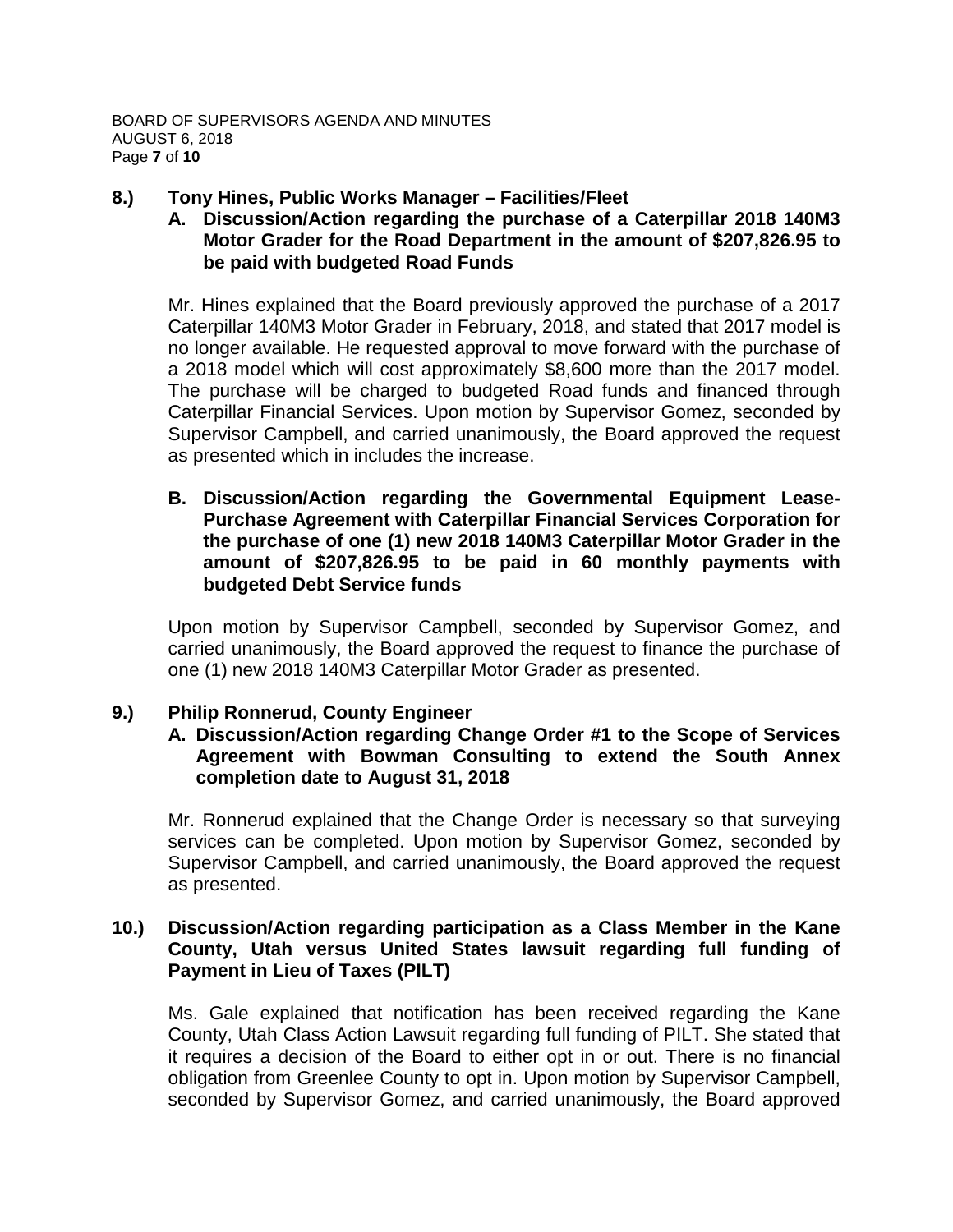opting in and becoming a Class Member in the Kane County, Utah versus United States lawsuit regarding full funding of Payment in Lieu of Taxes (PILT)

# **11.) Kay Gale, County Administrator A. County and State budget and legislative issues**

Ms. Gale reminded the Board of the deadline to submit legislative proposals to the County Supervisors Association (CSA) to be considered for support by CSA.

Ms. Gale reported that she attended the SouthEastern Arizona Governments Organization Administrative Board meeting where the 2020 Census was discussed and the formation of local Complete Count Committees whose purpose is to encourage participation in the Census which will be done online this time. She stated that she will be meeting with Clifton and Duncan Town Managers to try to establish a regional committee for outreach to citizens of the county.

# **B. Calendar of Events**

The Calendar of Events was reviewed. The Board rescheduled the September  $4<sup>th</sup>$  meeting to September  $6<sup>th</sup>$ .

## 12.) **Consent Agenda**

- **A. Clerk of the Board: Consideration of approval of minutes to previous meetings: 06/21/2018; 07/03/2018; 07/19/2018**
- **B. Clerk of the Board: Consideration of approval of expense warrants in excess of \$1,000.00 – Voucher 1095; 1096; 1097; 1098; 1101; 1102; 1000; 1001; 1004; 1005; 1006**
- **C. Public Works Manager – Landfill: Consideration of approval of Employee Transaction Form – M. Bartels, Part-time Landfill Attendant**
- **D. County Sheriff: Consideration of approval of Employee Transaction Form – C. Romero, Detention Officer; B. Larose, Detention Officer; C. Reyna, Control Room Operator, J. Hernandez, Detention Officer II, A. Armijo, Detention Officer II; J. Monjaras, Detention Officer II; J. Webb, Detention Officer II; C. Mesa, Detention Officer II; D. Villela, Detention Officer II; G. Galvin, Detention Sergeant; A. Miller, Detention Sergeant**
- **E. County Administrator: Consideration of approval of Special Event Liquor License application by the Arizona Community Foundation of the Gila Valley for a fund raising event**
- **F. County Administrator: Consideration of approval of the Memorandum of Understanding with the Arizona Department of Transportation (ADOT) for appropriation of funding from Greenlee County in the amount of \$8,600.00 to ADOT to defray costs of keeping the Motor Vehicle**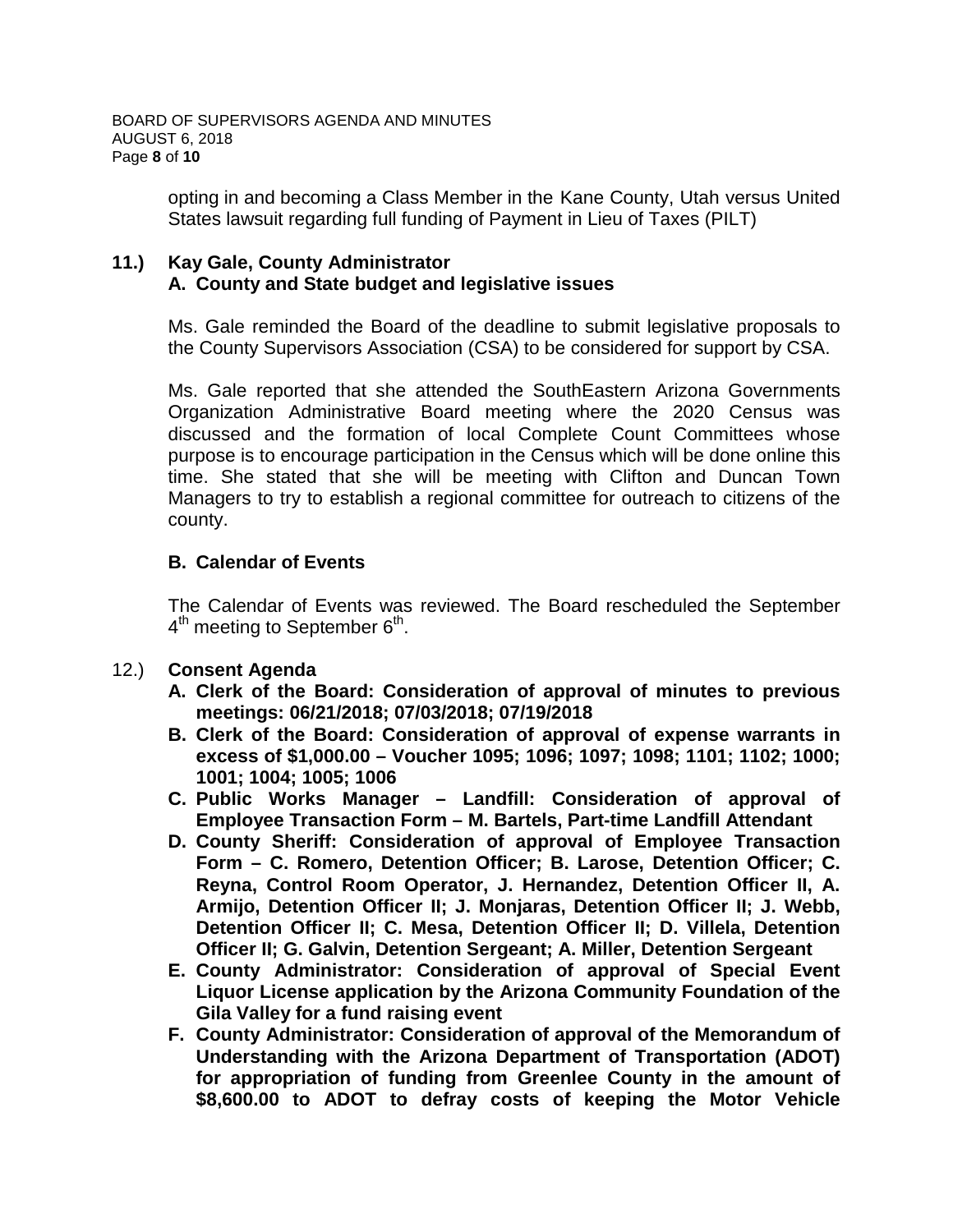**Customer Service Field Office open in Greenlee County to be paid with budgeted general funds**

- **G. IT Manager: Consideration of approval of the upgrade of the audio visual program in the Courthouse Annex Board of Supervisors/Justice of the Peace/Emergency Operations Room from AV Innovations in an amount not to exceed \$50,000.00 to be paid with budgeted general funds**
- **H. Emergency Management Coordinator: Consideration of approval of the proposed upgrade of the VHF radio system to a P25-operable system (analog to digital) by Canyon State Wireless in an amount not to exceed \$175,556.99 to be paid with budgeted general funds, tower lease funds, and grant funds**

Upon motion by Supervisor Campbell, seconded by Supervisor Gomez, and carried unanimously, the Board approved the Consent Agenda as presented.

#### **13.) Supervisor Reports**

#### **Supervisor David Gomez**

# **A. National Association of Counties (NACO) Annual Conference**

Supervisor Gomez attended the NACO Annual Conference as well as the Economic Development Steering Committee meeting where all presented resolutions were adopted. He stated that the guest motivational speaker at the conference, Eddy George, was a highlight and very inspiring. Voting for new officers of NACO took place.

#### **Supervisor Ron Campbell**

## **A. National Association of Counties (NACO) Annual Conference**

Supervisor Campbell expressed his appreciation that he is able to serve at a national level on the Agriculture and Rural Affairs Steering Committee and stated that it is good that Greenlee County has a voice in the decisions that are made at this national level. He also stated that it was a great conference.

#### **Supervisor Richard Lunt A. National Association of Counties (NACO) Annual Conference**

Supervisor Lunt echoed the comments made by the other Supervisors regarding the conference and added that the networking and ability to gain valuable insight and knowledge from others is invaluable. He is a member of the Public Lands Steering Committee and stated that it is good to have influence and help shape policy at the national level.